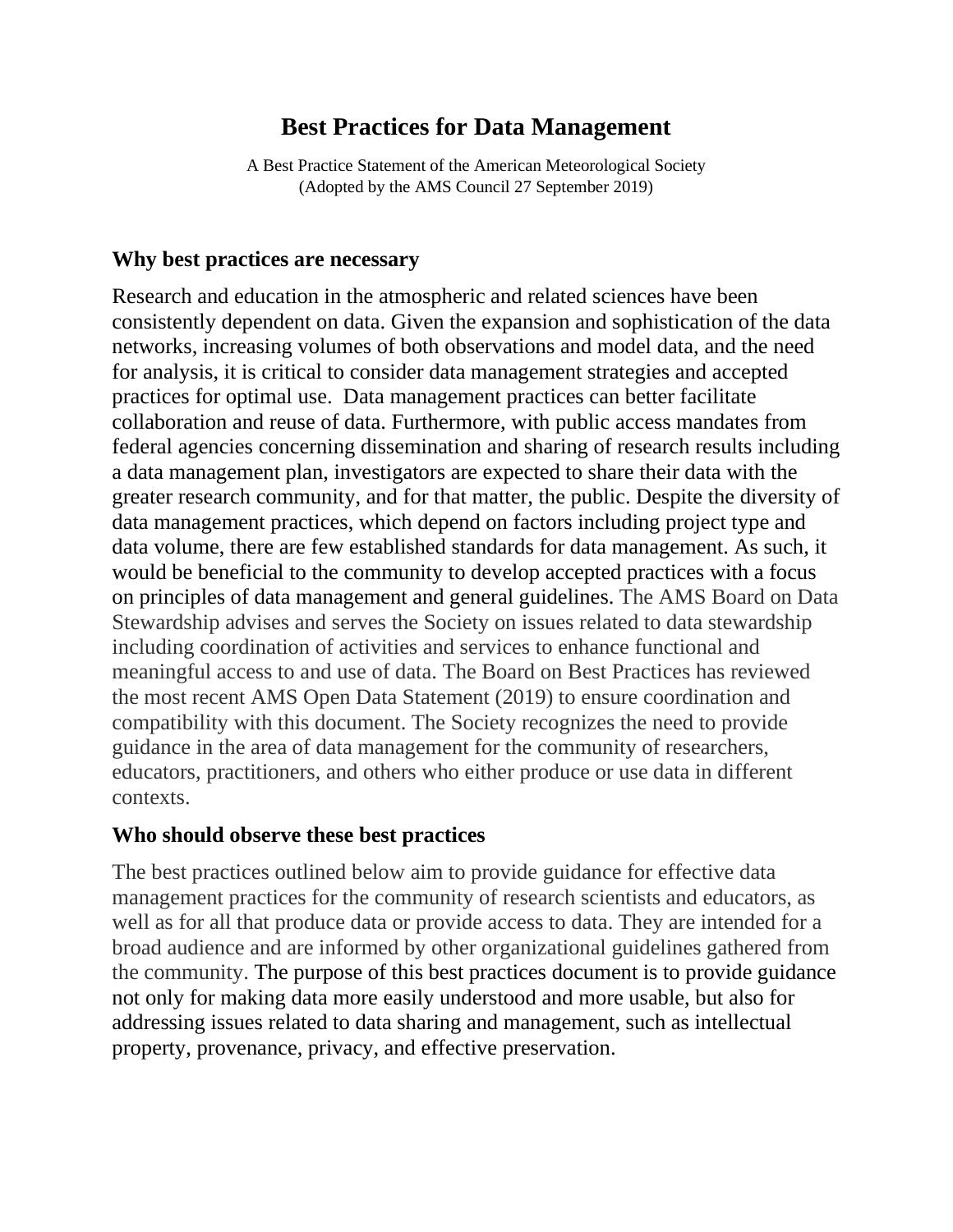### **What the recommended best practices are**

Data management includes a broad spectrum of activities in the data lifecycle, including data collection, governance, sharing, storage, and archival practices. From a best practice viewpoint, the following principles and guidelines on data management need to be considered in order to adhere to community practices:

- 1. **Data access plan:** Devise a plan for how users will be able to access and retrieve data, supporting the access points such as setting up and maintaining a data portal, and the practice and policies regarding the release of data.
- 2. **Data costs:** Identify costs for open data access, management, and long-term storage and preservation.
- 3. **Data products:** List and describe the types of data, data products, and formats that will be generated, including software and curricular materials.
- 4. **Data formats:** Describe the format in which the data or products are stored to indicate the context in which the data were produced. This component should include a mechanism to indicate whether the dataset is complete and when and how the dataset has changed. It is critical that data formats follow accepted community standard formats, if possible, through a selfdocumenting format that supports interoperability and reuse.
- 5. **Intellectual property:** Describe potential licensing, copyright, restrictions on data access, and tangible research property.
- 6. **Quality assurance (data integrity and source):** Describe the processes applied for quality assurance. Identify the initial data source and describe any inclusion of other data sources.
- 7. **Data from other sources and provenance tracking:** Identify and describe any data used from other sources that may be a part of the original dataset and clarify whether there are any restrictions related to sharing of this data.
- 8. **Reuse, re-distribution, and production of derivatives:** Describe policies regarding the use of data provided via general access or sharing, and conditions for the use of data in other settings, if applicable.
- 9. **Data preservation and archiving:** Describe whether, how, and where data will be archived and how preservation will be handled. This should include protection of data in an environment for long-term access and reuse, transfer of data to different format(s) in response to changes in technology, and accessible indexing of data. This component may also contain guidelines for a routine process to guarantee data integrity associated with appropriate metadata to ensure sustained access.
- 10.**Data Governance:** Identify which policies (e.g., Public Access to Research Results) from which entities (agencies, professional societies, publishers,